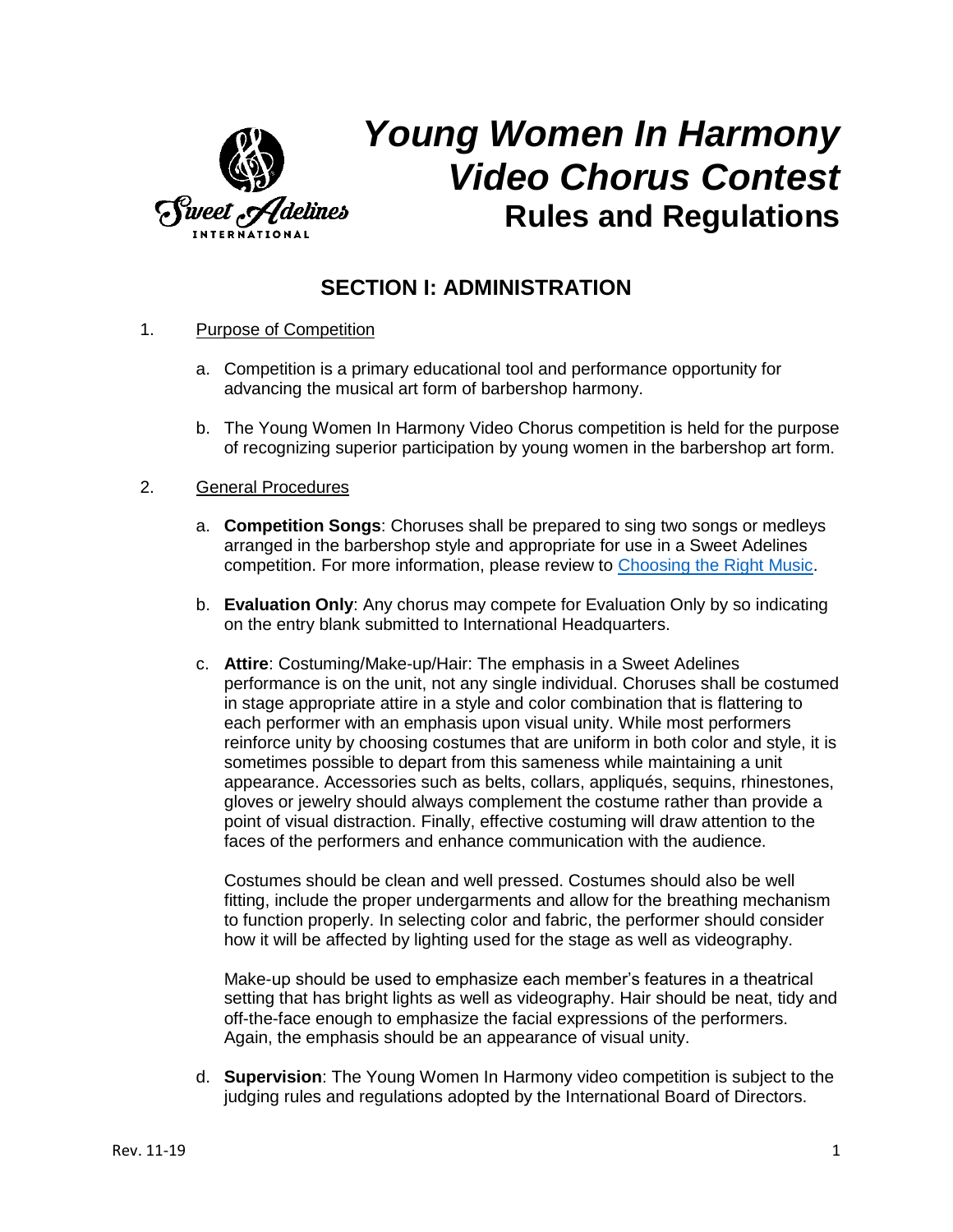#### 3. Entry Procedures

- a. Competition entry forms are available by download from the Sweet Adelines International website, www.sweetadelines.com, or can be emailed on request by international headquarters staff.
	- (1) Entry forms must be signed by chorus leader, director or educator. The chorus or sponsoring group must maintain proof of permission to participate from a parent or guardian for any singers, under eighteen (18) years of age, in the competing chorus.
- b. Deadline for receipt of competition entry forms at international headquarters is June 1. In order to be valid, entry forms must be accompanied by:
	- (1) Chorus entry fee of \$25.00 US; and
	- (2) Video recording in the specified format.
- c. Entry forms are accepted in the order of receipt with a maximum of twenty (20) accepted.
- d. Entry fees are non-refundable, except if Sweet Adelines International cancels the contest.

#### 4. Eligibility

- a. The Young Women In Harmony video competition is open to female choruses whose singing members are all twenty five (25) years of age or younger.
- b. A chorus must have a minimum of twelve (12) singing members on stage and all four voice parts represented.

## **SECTION II: PENALTIES**

- 1. General
	- a. Violation of any competition policy adopted by the International Board of Directors is subject to penalty as determined by the panel chair after consultation with the other judges on the panel. Penalties may range from deduction of a specific number of points to disqualification. Any penalty points assessed are deducted from the total score.
- 2. Time Penalties
	- a. Total singing time of the two separate songs or medleys shall be not less than three (3) and not more than seven (7) minutes.
	- b. Timing begins with the first word or chord of a song and ends with the last word or chord of the same song.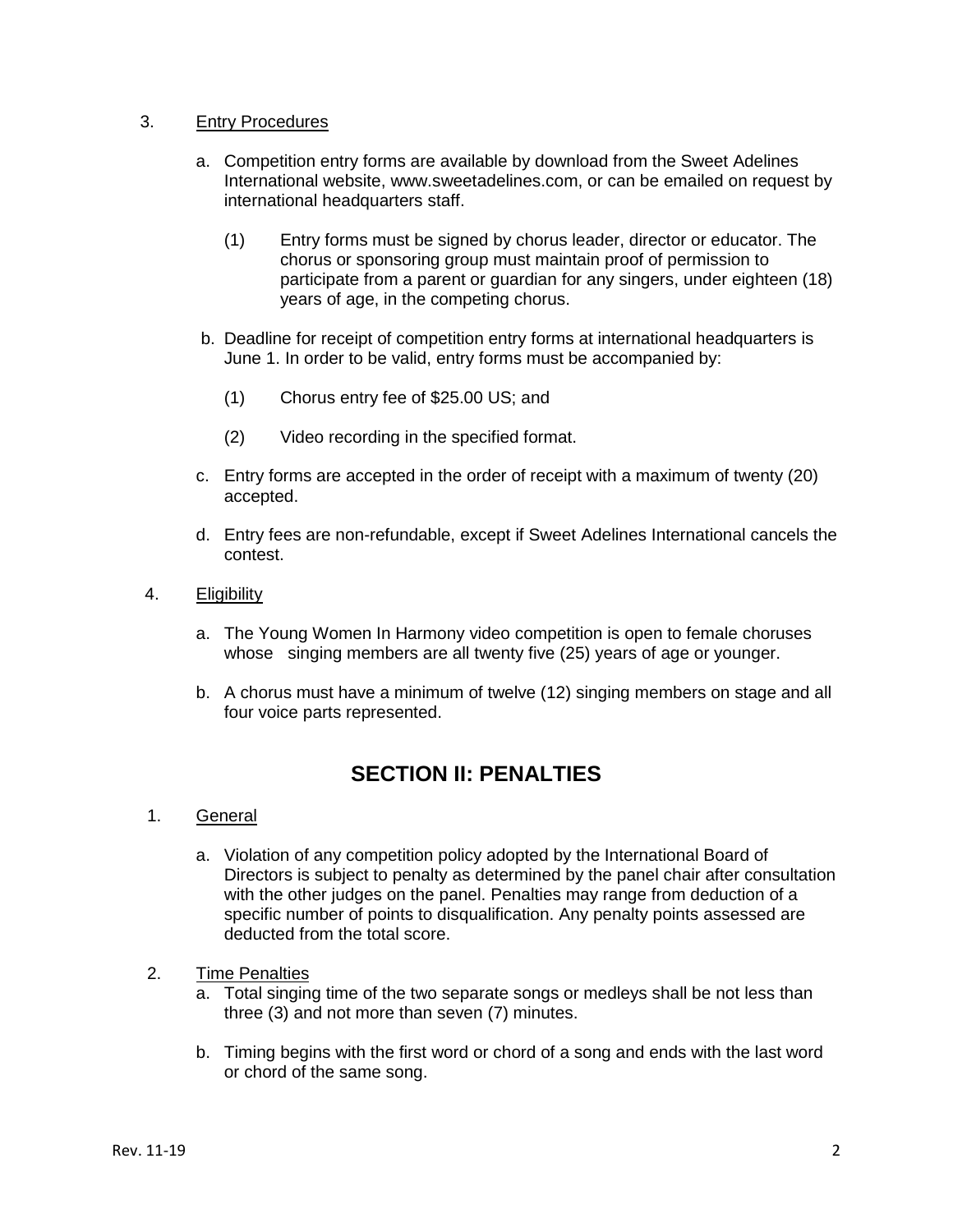- c. The two songs or medleys performed are timed separately, and times are added together to determine total singing time.
- d. Penalties for singing over or under the prescribed limits are:

| No. of seconds | Penalty points |
|----------------|----------------|
| over or under  | assessed       |
| 15             | 5              |
| 30             | 10             |
| 45             | 15             |
| 60             | 20             |
| 75             | 25             |

- 3. Rule Infraction Penalties
	- a. **Official Language**: The official language for songs designated as competition songs in Sweet Adelines competitions is American English. The penalty, for noncompliance, ranges from a minimum of four (4) to a maximum of twelve (12) points. Performance of the competition song(s) not sung primarily in English in Evaluation Only will result in disqualification.
	- b. **Official Songs**: The official songs of Sweet Adelines International are Harmonize the World and How We Sang Today; neither of these songs may be sung in competition. Performance of any official song results in disqualification of that song with a score of zero (0) from all official judges. Performance of any official song in Evaluation Only will result in disqualification.
	- c. **Religious and Patriotic Songs**: Religious and patriotic songs may not be sung in competition. Performance of any song that is considered by the music judge and a majority of the judges on the official panel to be either religious or patriotic results in disqualification of that song with a score of zero (0) from all official judges. Performance of a religious or patriotic song as the contest song in Evaluation Only will result in disqualification.
	- d. **Performance content**: Competition performance (time on stage) is confined to singing. An occasional special sound effect (e.g., a cough, a sigh, a clap, a finger snap, a yell, etc.) or vocal exclamation/reaction is permissible, but non-singing conversations, dialogues, monologues or noise-making devices (e.g., bells, whistles, tambourines, drums, etc.) may not be included. The penalty for using spoken material or noise-making devices ranges from a minimum of three (3) to a maximum of ten (10) points.
	- d. **Crowns or Tiaras**: Crowns may not be worn by any member of a competing chorus during their competition performance. The penalty for violation is five (5) points. Crowns worn by a contestant in Evaluation Only performances will result in disqualification.
	- e. **Disqualification**: Any competitor that is disqualified from any competition, in any division, will not receive a scoresheet.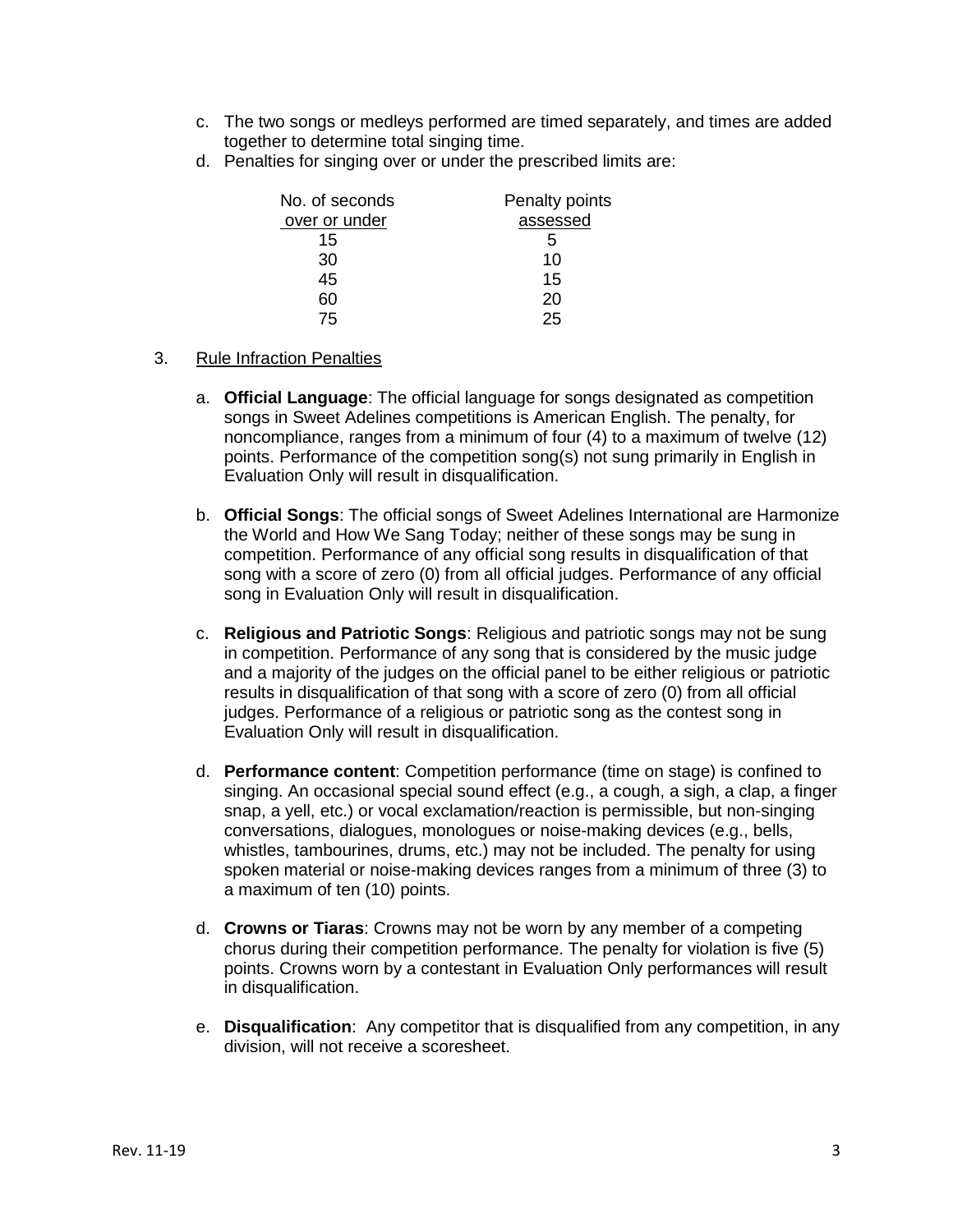## **SECTION III: PLACEMENTS AND AWARDS**

#### 1. Placements

- a. The chorus scoring the highest number of total points from the combined scores of all of the judges places first.
- b. The choruses scoring the next two highest numbers of total points from the combined scores of all of the judges place second and third in the contest.

#### 2. Awards

- a. A cash award of \$1000 US is provided to the first place chorus.
- b. Cash awards of \$750 US and \$500 US are provided to the choruses placing second and third, respectively.
- c. A Young Women In Harmony Competition Music Folio will be awarded to the choruses placing first, second and third.
- d. Certificates of achievement are sent to each competing chorus.

## **SECTION IV: JUDGING**

- 1. General
	- a. **Selection of Judges**: The judging panel for the Young Women In Harmony video competition is composed of four members of the International Board of Directors. One of these judges serves as panel chair, or a separate panel chair may be assigned.
	- b. **Tie Scores**: If a tie in total score exists between two or more contestants, the contestant receiving the highest total score in the sound category is awarded the higher placement. If a tie still exists, the contestant receiving the highest total score in the music category is awarded the higher placement, and this procedure is followed through the categories of expression and showmanship until the tie is broken.
	- c. **Performance Evaluation**: Following the competition, each competing group receives a copy of the official tabulated results and a copy of each judge's scoresheet.
	- d. **Standards for Performance Adjudication**: Performances are evaluated and adjudicated in the categories of sound, music, expression and showmanship, according to the standards for competition performance defined in the Rising Star Level Descriptors.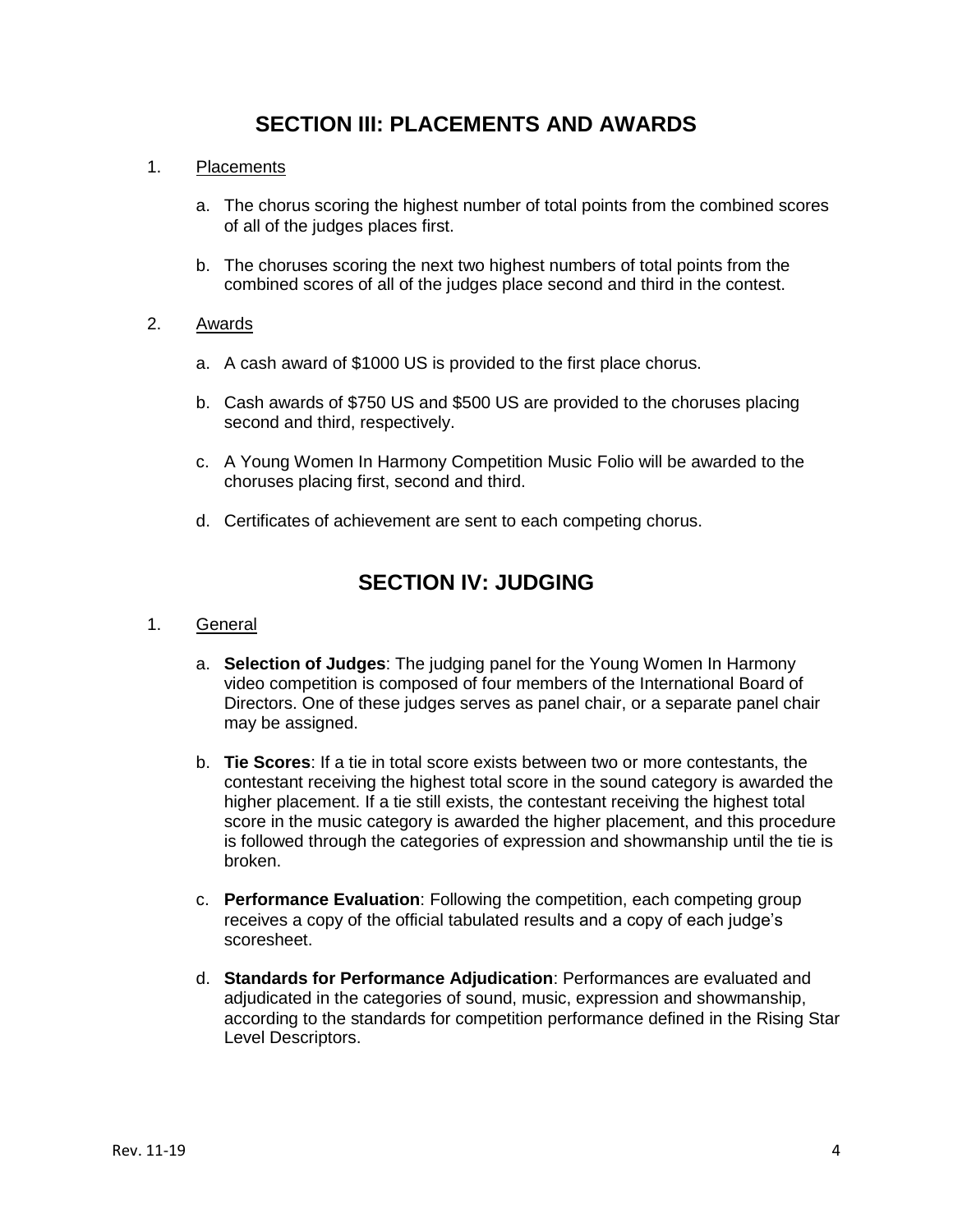- e. A valid contest must have at least three (3) contestants.
	- (1) In the event that there are not three (3) contestants, the entry fee will be refunded and the video returned.
- 2. Points
	- a. The categories and maximum number of points available are:

|             | Points per   | Points per |
|-------------|--------------|------------|
| Category    | Song         | Judge      |
| Sound       | 50           | 100        |
| Music       | 50           | 100        |
| Expression  | 50           | 100        |
| Showmanship | 50           | 100        |
|             | <b>TOTAL</b> | 400        |

b. The total points for each of the judges are equivalent to the following rating scale:

| Superior  | $81 - 100$ |
|-----------|------------|
| Excellent | $61 - 80$  |
| Good      | $41 - 60$  |
| Fair      | $21 - 40$  |
| Poor      | ი - 20     |
|           |            |

#### 3. Evaluation Only

- a. Contestants performing for Evaluation Only receive letter grades only and are not assigned numerical scores by the judging panel.
- b. There is no ranking of contestants competing for Evaluation Only.
	- (1) Such contestants are listed at the end of the official tabulated results, with the indication Evaluation Only in place of a numerical score and/or placement.

## **SECTION V: VIDEO SUBMISSION**

- 1. Entry Procedures
	- a. A chorus choosing to submit a video recording for evaluation must complete the following steps.
		- (1) Submit a formal entry form and registration fee by established deadline.
		- (2) Submit the video recording, prepared in accordance with the requirements listed below, to the Competition Department at International Headquarters by June 1.